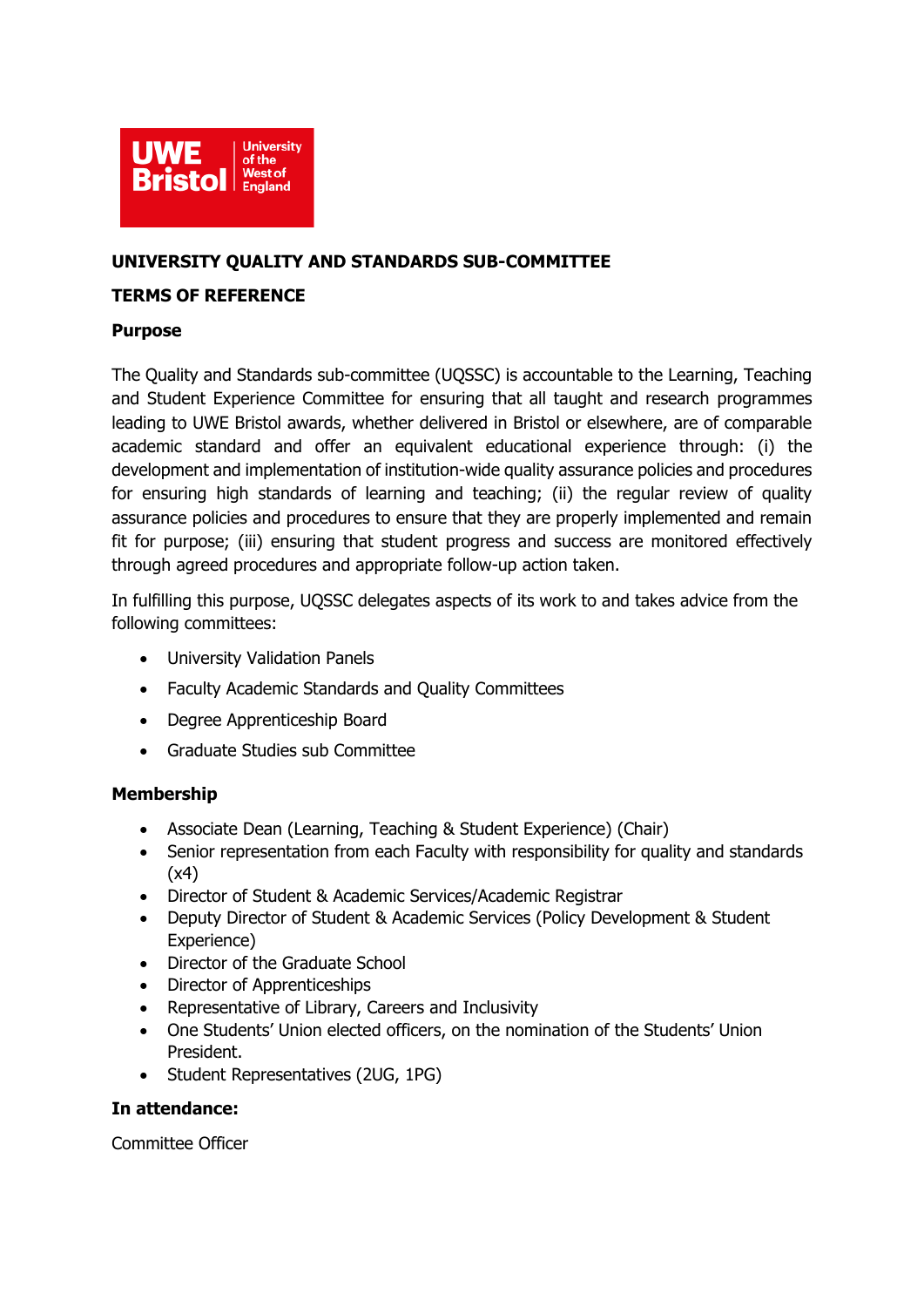The membership can also include members in attendance, these members do not have voting rights. The Chair has discretion to determine whether and how many postholders or other individuals may attend a meeting in a non-voting capacity.

# **Responsibility**

The sub-Committee is responsible for:

- Recommending for approval to Academic Board, and after appropriate consultation, the University's academic regulations governing all taught and research programmes leading to UWE Bristol awards, whether delivered in Bristol or elsewhere, and ensuring that the approved regulations are applied.
- Considering reports and data from its sub-committees such as reports curriculum changes, annual institutional summaries of external examiners' reports; module and programme feedback and performance data aggregated at departmental and faculty level; and institutional-level student survey results (including NSS, PTES, PRES), relating to the operation of quality assurance and enhancement processes, for all undergraduate and postgraduate provision, whether delivered in Bristol or elsewhere, and to be responsible for identifying appropriate actions.
- Overseeing the University's relationship with external bodies in the area of quality assurance and enhancement, including consideration of reports from external bodies; consideration of relevant external policy developments and making recommendations as appropriate.
- Overseeing the University's approach to assuring the completeness, accuracy, reliability and fitness for purpose of information provided for applicants and students.
- Monitoring institutional level data and information regarding academic misconduct across the University and intervene where appropriate.
- Overseeing the submission of the annual report to the Academic Board on quality and standards
- Responding to any issues identified from a review of institutional level data and information on key quality measures, including scrutiny of degree classification data
- Overseeing preparations for institution-level quality reviews (e.g. by the QAA or Ofsted) and on specified conditions for the University's ongoing registration as a provider with the Office for Students.

# **Accountability**

UQSSC is accountable to LTSEC (and where appropriate RKEC) and reports to it on:

- Developments and progress with all matters relating to quality and standards of the educational provision;
- Progress and associated actions in relation to quality measures and performance indicators;
- Proposals for new regulations, policies and frameworks within its area of competence;
- Proposals for changes to the academic governance structure within its area of competence, including the establishment or closure of sub-committees intended to